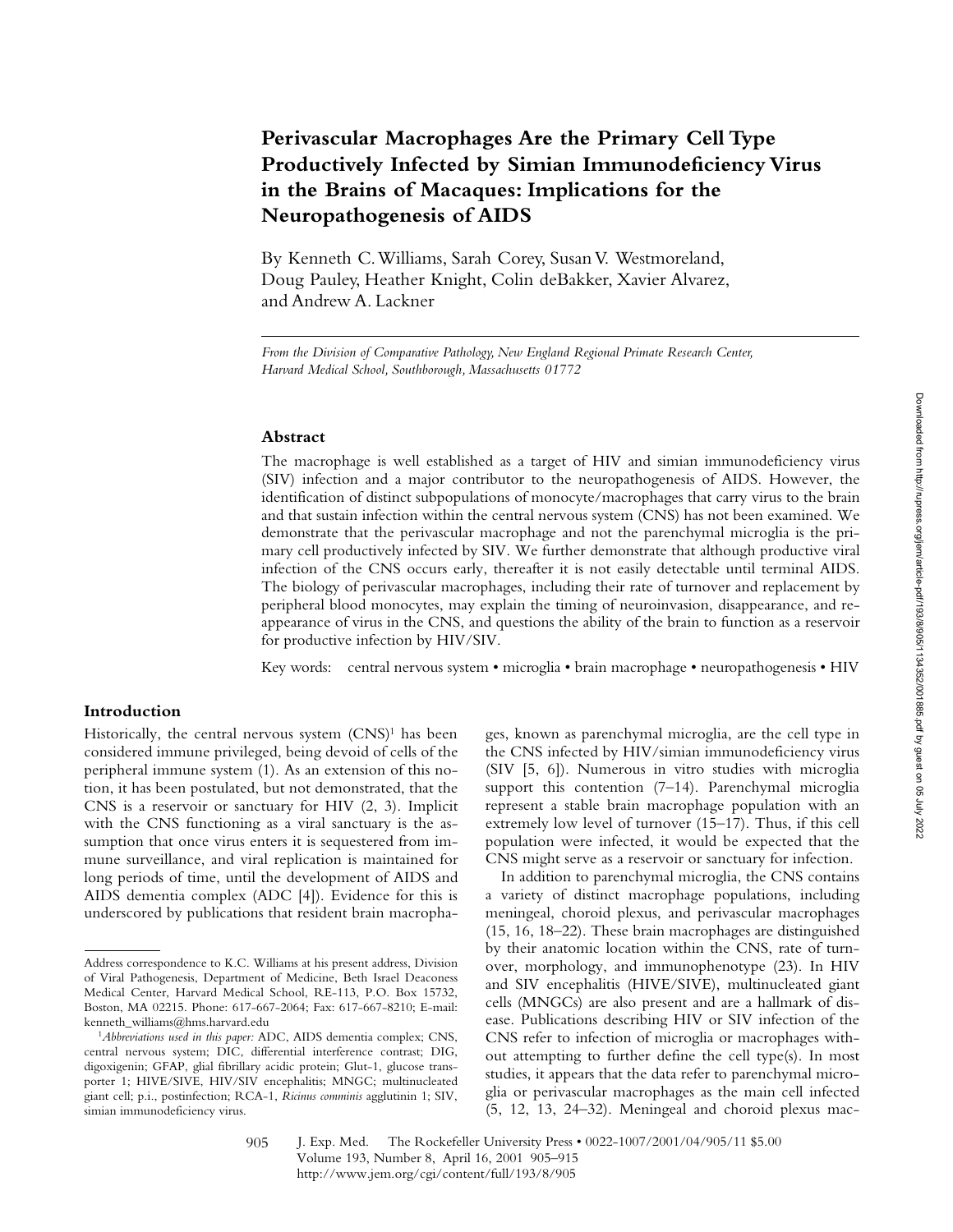rophages are rarely considered as major targets of HIV/SIV, although both populations are infected (33, 34). The biology and kinetics of turnover of perivascular macrophages versus parenchymal microglia are very different and may have a major influence on whether the brain functions as a retroviral reservoir. In contrast to parenchymal microglia which turn over very slowly (15–17, 35),  $\sim$ 30% of perivascular macrophages turn over every 2–3 mo (15, 16).

Both perivascular macrophages and parenchymal microglia are intimately juxtaposed with CNS endothelial cells (20). Perivascular macrophages wrap around CNS vessels. Parenchymal microglia maintain a reticular network throughout the CNS and also comprise part of the blood–brain barrier with 5–13% of foot processes belonging to parenchymal microglia (15, 17). Thus, both perivascular macrophages and parenchymal microglia are positioned to encounter agents entering the CNS via the vasculature and are likely targets of HIV/SIV infection. Additionally, perivascular macrophages and parenchymal microglia are bone marrow derived and have the ability to express CD4 and chemokine receptors, including CC chemokine receptor (CCR)3, CCR5, and CXC chemokine receptor (CXCR)4, which are coreceptors for HIV and SIV (14, 36, 37). Although both populations of brain macrophages could be HIV/SIV infected in vivo, this has not been critically studied. Given the markedly different biology of these cell populations, it would be expected that they function differently with regard to their ability to support viral replication and in their contribution to viral pathogenesis. To address the role of different populations of brain macrophages in neuroinvasion and the development of encephalitis, we have used the SIV macaque model of AIDS.

We have differentiated between perivascular macrophages, parenchymal microglia, and MNGCs (when present) based on the expression of myeloid markers (38–42). We hypothesized that an immunophenotypically distinct subpopulation of brain macrophage is the major cell infected in the CNS. Herein we report that perivascular macrophages and not resident parenchymal microglia are the major cell population productively infected in the CNS during peak viremia (2 wk postinfection [p.i.]) and in animals with terminal AIDS and SIVE. Furthermore, using CNS tissues from serial sacrifice studies, we demonstrate that viral DNA once detected in the CNS of infected animals is present throughout the course of infection. In contrast, viral RNA and protein are found early, within 7 to 14 d p.i., but then become difficult to detect until terminal AIDS and the development of SIVE (28–30, 43–45). Our finding that perivascular macrophages are the major cell type productively infected at peak viremia and in animals with SIVE may in part account for the observed timing of neuroinvasion, disappearance, and reappearance of viral RNA and protein in the CNS. The biology of perivascular macrophages, including their fairly rapid turnover and replacement by peripheral blood monocyte/macrophages, has important implications for understanding viral neuroinvasion and clearance. These data question whether the CNS func-

tions as a reservoir for productive infection in the face of long-term, successful, highly active antiretroviral therapy (HAART).

#### **Materials and Methods**

*Animals and Viral Infection.* A total of 34 animals were used in two related studies. In the first study, 14 juvenile rhesus macaques (*Macaca mulatta*) were used to identify the cell types in the CNS infected at peak viremia and in animals with terminal AIDS and SIVE. These animals were infected with SIVmac251 (20 ng of SIV p27) by intravenous injection and killed at peak viremia or terminal AIDS. The 14 animals examined included 2 normal uninfected controls, 5 SIV-infected animals at peak viremia and neuroinvasion (2 wk p.i.), and 7 SIV-infected macaques with terminal AIDS. Of the animals with terminal AIDS, five had SIVE. We define SIVE as perivascular aggregates of mononuclear cells and MNGCs containing virus (29–31, 46). Animals with scattered perivascular cuffs (typically found early in infection) have encephalitis but are not characterized as SIVE because they lack MNGCs.

CNS tissues from an additional 20 juvenile macaques that had been infected with SIVmac239 (20 ng of SIV p27 intravenously;  $n = 10$ ) or SIVmac251 (20 ng of SIV p27 intravenously;  $n = 10$ ) and killed at 3, 7, 14, 21, and 50 d p.i. (two animals/time point for each virus) were used to assess SIV DNA, RNA, and protein (p28 and gp120) during disease progression. In addition to tissues from these 20 animals, CNS tissue from the 5 animals with SIVE described above were also used for this analysis. All animals were housed at Harvard University's New England Regional Primate Research Center in accordance with standards of the American Association for Accreditation of Laboratory Animal Care.

*Tissue Collection and Processing.* Animals were anesthetized with Ketamine HCl, killed by intravenous pentobarbital overdose, and exsanguinated. CNS tissues were collected in 10% neutral buffered formalin, embedded in paraffin, sectioned at 6  $\mu$ m, and stained with hematoxylin and eosin by routine histologic techniques. Adjacent tissues were snap-frozen in optimum cutting temperature compound (OCT; Miles Inc.), by immersion in 2-methylbutane in dry ice.

*Immunophenotype of Brain Macrophage Subpopulations.* Routine, single-label immunohistochemistry was performed on frozen sections from animals killed at peak viremia (2 wk p.i.) and animals with terminal AIDS and SIVE. Markers used included CD4 (Nu Th/I; from M.M. Yokoyama and Y. Matuso, Nicheri Res Institute, Tokyo, Japan), CD11b (Bear1; Immunotech), CD14 (AML-2-23; Medarex), CD16 (2H7; Novocastra), CD40 (FUN-1; Ancell), CD45/CD45RB (PD7/26; Dako), CD68 (EBM-11; Dako), CD69 (FN50; Dako), and HLA-DR (CR3/43; Dako).

*Immunophenotype of Infected Cells.* To examine the immunophenotype of infected cells we performed either: (a) in situ hybridization for SIV on frozen sections followed by immunohistochemistry for macrophage-specific markers on adjacent serial sections; or (b) double-label immunohistochemistry. For in situ hybridization followed by immunohistochemistry on serial sections, frozen sections were cut at  $6 \mu M$  with the first section subjected to in situ hybridization followed by immunohistochemistry on the adjacent serial section for CD14 or CD11b. The probe for in situ hybridization consists of the entire SIVmac239 genome. The probe was labeled with digoxigenin (DIG)-11-dUTP by random priming (Boehringer) and used as described previously under conditions to detect both viral RNA and DNA (47).

Double-label immunohistochemistry on the same tissue sec-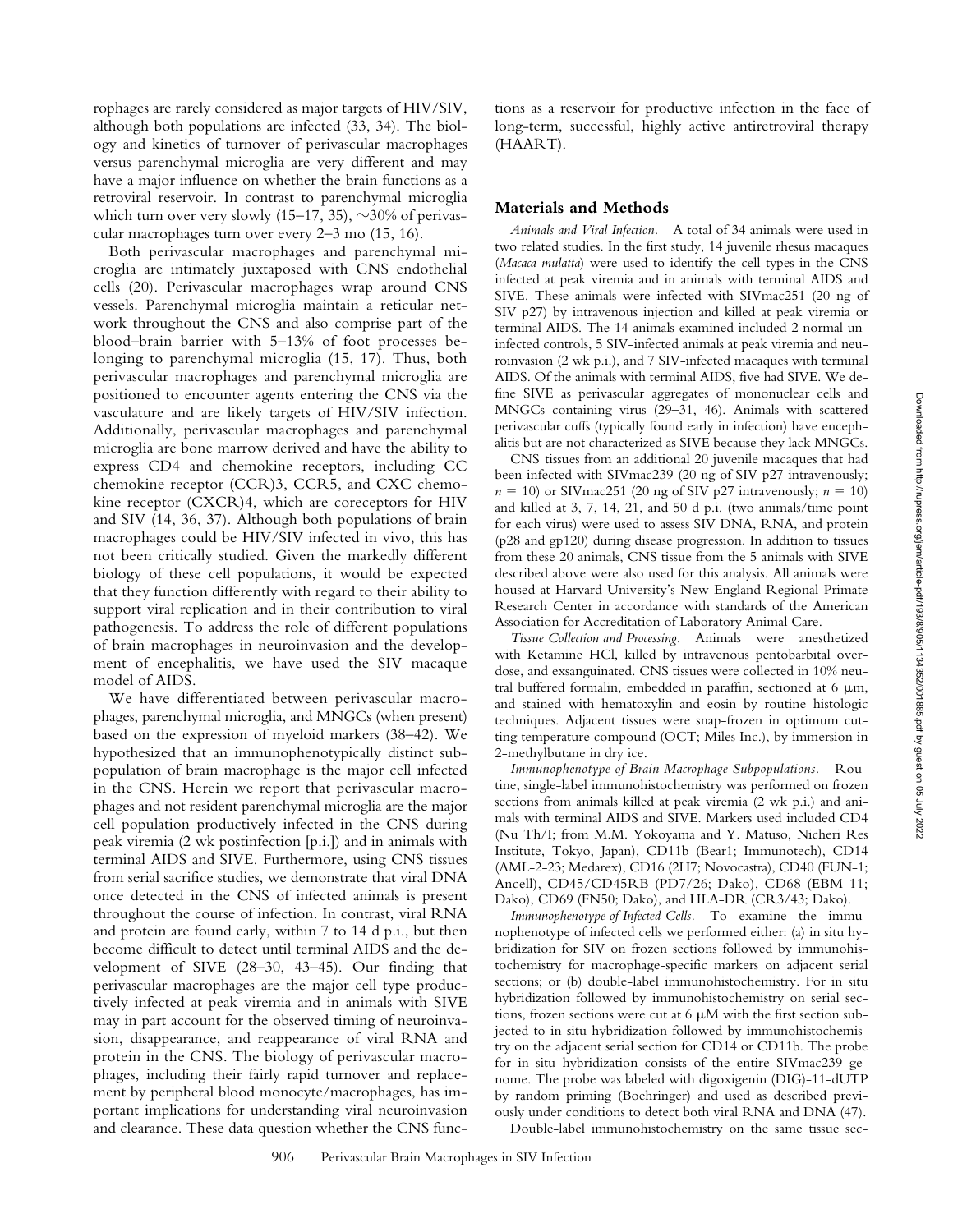tions was used to localize virus using Senv71.1 (SmithKline Becham) that recognizes SIVgp120 followed by antibodies against CD14 as described previously (48, 49).

*Confocal Microscopy.* Immunofluorescence confocal microscopy was used to identify subpopulations of brain macrophages, determine their anatomic location relative to CNS endothelium, and define which populations were infected by SIV. CNS tissues embedded in optimum cutting temperature compound were selected from animals that were infected and killed 2 wk p.i., with SIV but no CNS disease, and animals with SIVE. Sections  $20 - \mu m$ thick were fixed with 2% paraformaldehyde for 15 min on ice. Thereafter, sections were washed with PBS/FSG (PBS diluted to  $1\times$  with ddH<sub>2</sub>0, 0.2% fish skin gelatin) and permeabilized by treatment with PBS/FSG and 0.1% Triton X-100 (Sigma-Aldrich) for 1 h. Sections were then washed with PBS/FSG at room temperature and blocked with 10% normal goat serum diluted in PBS/FSG. Primary antibodies were diluted in 10% normal goat serum incubated overnight or for 1 h at  $4^{\circ}$ C. CD11b-FITC (Bear1; Immunotech), CD14-allophycocyanin (APC; M5E2; BD PharMingen) and human glial fibrillary acidic protein (GFAP)- Cy3 (G-A-5; Sigma-Aldrich) were used as directly labeled antibodies. Glucose transporter 1 (Glut-1) (rabbit polyclonal; Chemicon) and anti-SIV P28 (3F7; American Biotech) were used followed by anti–rabbit Alexa 568 or anti–mouse 488 (Molecular Probes). Sections were washed with PBS/FSG before the addition of the next primary or secondary antibody. Secondary antibodies were also diluted in 10% normal goat serum and incubated for 30 min. After antibody treatment, sections were rinsed in PBS/FSG, then placed in  $ddH<sub>2</sub>0$  for 1 min. To quench endogenous autofluorescence by lipofuscin in CNS macrophages, sections were treated with a 50 mM  $CU<sub>3</sub>SO<sub>4</sub>$  in ammonium acetate buffer for 45 min (50). The sections were then rinsed in  $ddH_2O$ and mounted with aqueous medium (Vectashield; Vector Laboratories).

Confocal microscopy was performed using a Leica TCS SP laser scanning microscope equipped with three lasers (Leica). Indi-

vidual optical slices represent  $0.2 \mu m$ , and  $32$  to  $62$  optical slices were collected at  $512 \times 512$  pixel resolution. The fluorescence of individual fluorochromes was captured separately in sequential mode, after optimization to reduce bleed-through between channels (photomultiplier tubes) using Leica software. NIH-image v1.62 and Adobe Photoshop v4 software were used to assign correct colors of up to five channels collected including four fluorochromes: FITC or Alexa 488 (green), Cy3 (yellow), Alexa 568 (red), and CY5 (blue), and the differential interference contrast image (gray scale). Colocalization of antigens is indicated by the addition of colors as indicated in the figure legends.

*Determination of Productive Infection of the CNS by SIV.* Assessment of SIV DNA, RNA, and protein in the CNS from 25 monkeys infected with SIV was done using PCR, in situ hybridization with riboprobes, and immunohistochemistry, respectively. Nested PCR for viral DNA was performed using sequences for SIVgag. DNA was isolated from tissues using QIAGEN DNA isolation kit as per the manufacturer's instructions with an additional overnight incubation with proteinase K at  $55^{\circ}$ C. 200 ng of genomic DNA was amplified using nested primers (10 pmol/50  $\mu$ l reaction) for SIVgag (outer 5', 5'-CTA CGA CCC AAC GGC AAG-3'; outer 3', 5'-TTG CTT CCT CAG TGT GTT TC-3'; inner 5', 5'-GAA AGC CTG TTG GAG AAC AAA GAA GGA-3'; inner 3', 5'-AGT GTG TTT CAC TTT CTC TTC TGC GTG-3') with 2 mmol/liter MgGl<sub>2</sub> and denatured at 92°C for 2 min. The amplification profile consisted of 30 s at 92°C, 30 s at  $61^{\circ}$ C, and 30 s at  $72^{\circ}$ C for 30 cycles followed by an extension time of 10 min at 72°C. PCR products were visualized on an ethidium bromide–impregnated agarose gel.

In situ hybridization for SIV RNA was performed using DIGlabeled antisense riboprobes obtained from Drs. V. Hirsch and C. Brown (National Institutes of Health, Rockville, MD; reference 51). Tissues were subjected to microwave pretreatment and hybridized overnight at  $45^{\circ}$ C with 10 ng of antisense riboprobe. Hybridized probe was detected with alkaline phosphatase–conjugated anti-DIG antibody using standard immunological methods.

Figure 1. CD11b immunoreactivity in the CNS of normal noninfected and SIV-infected macaques. (A) CD11b immunoreactivity on nonactivated parenchymal microglia with branched and crenulated processes in a normal noninfected animal. These cells makeup a reticular branching network throughout the white matter in the CNS. (B) CD11b immunoreactivity on parenchymal microglia in the CNS of an animal with SIVE. Microglia main-

tain a reticular network in the CNS but morphologically become more rounded with fewer processes, consistent with cellular activation.

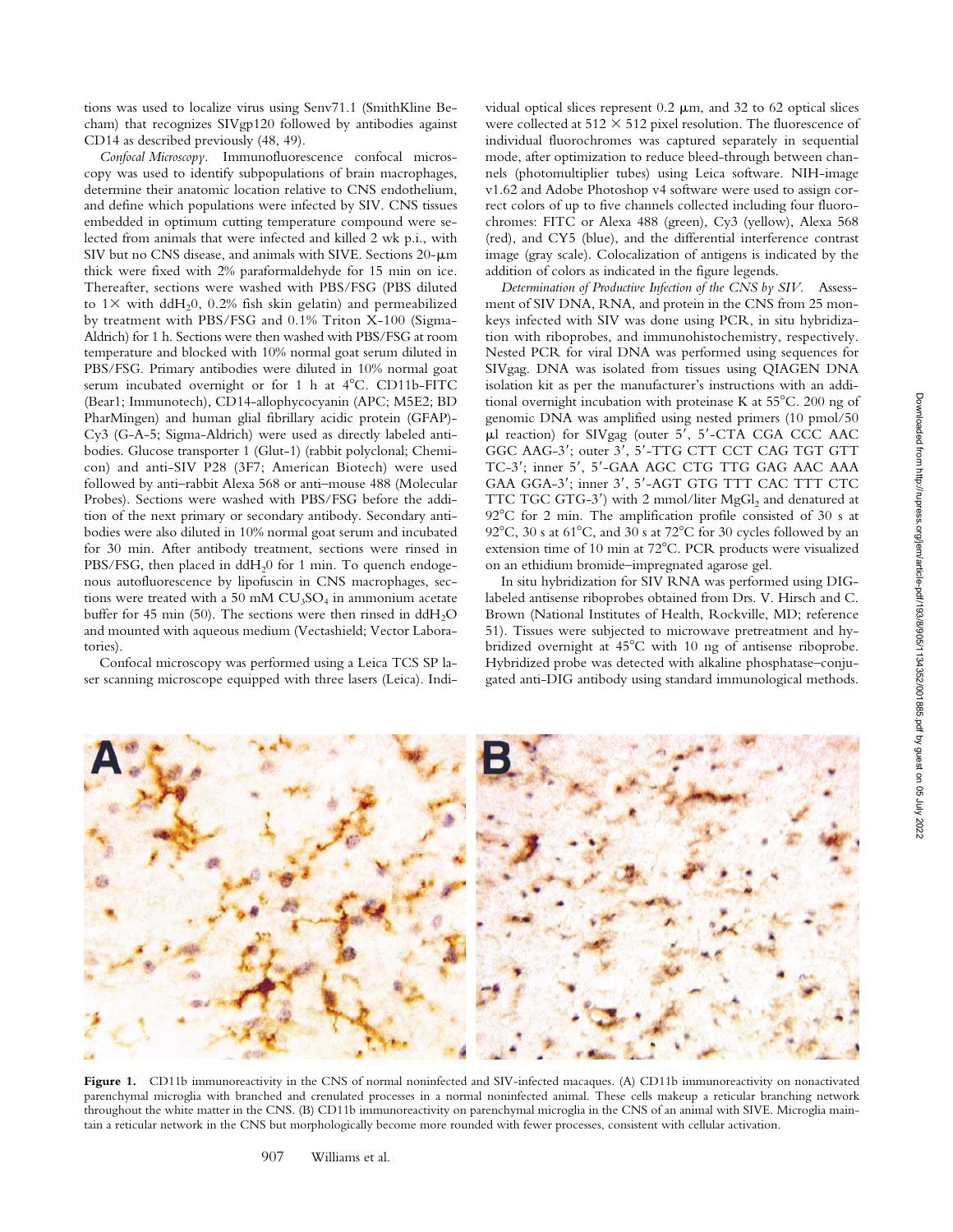Control slides consisted of serial sections hybridized with DIGlabeled sense probe. Viral protein was detected by immunohistochemistry as described above.

## **Results**

*Perivascular Macrophages Are Immunophenotypically Distinct from Parenchymal Microglia.* Several studies have used myeloid markers to distinguish between resident parenchymal microglia and perivascular macrophages in rodents and humans by flow cytometry and immunohistochemistry where CD45 expression can identify perivascular macrophages in mice, and CD14 and CD45 expression can distinguish between perivascular macrophages and parenchymal microglia in humans (38, 39, 42). We applied this same approach to brains of normal noninfected rhesus macaques  $(n = 2)$ and macaques infected with SIVmac251 and killed at peak viremia (2 wk p.i.;  $n = 5$ ) or terminal AIDS ( $n = 7$ ). Of the animals with terminal AIDS, five had SIVE and two did not. Brain tissue from these animals was screened with a panel of monoclonal antibodies against myeloid antigens including CD4, CD11b (CR3), CD14, CD45, and CD68. All brain macrophage populations were positive for CD11b



**Figure 2.** Immunophenotype of parenchymal microglia and perivascular macrophages in macaques with SIVE. (A) CD11b immunoreactivity on brain macrophages. Immunoreactivity is demonstrated on parenchymal microglia evenly spaced throughout the white matter, and on expansive aggregates of perivascular macrophages and MNGCs typical of SIVE. (B) CD14 immunoreactivity on perivascular macrophages within a SIVE lesion. CD14 is not detected on parenchymal microglia. (C) CD45 immunoreactivity on perivascular macrophages and lymphocytes within an SIVE lesion. CD45 is not detected on parenchymal microglia. (D) Viral envelope protein (gp120) in SIVE. The distribution of SIV-gp120 appears to overlap with the distribution of CD11b+CD14+CD45+ perivascular macrophages (A–C). Data presented here are representative of immunohistochemical studies performed on two to three CNS regions of  $n = 5$ animals with SIVE.

and CD68. The CD11b<sup>+</sup> parenchymal microglia formed a reticular network of finely branched processes throughout the brain. This reticular network was maintained in animals with SIVE, although the cells were rounded rather than ramified, indicative of cellular activation associated with SIV infection (Fig. 1). CD14 and CD45 were not detected on microglia in the CNS parenchyma. These observations are consistent with the lack of CD14 and CD45 detected on parenchymal microglia within inflamed human tissues (38, 39, 52) and the lack of CD14 on immediately ex vivo human microglial cells (41, 53). CD14 and CD45 expression was restricted to scattered cells with a perivascular location (perivascular macrophages) in normal brain and on macrophages within meninges and the choroid plexus. CD14 and CD45 were readily detected on perivascular macrophages within the CNS parenchyma of animals 2 wk p.i., at the time of peak viremia and SIV neuroinvasion  $(28-30, 43)$ . The number of CD14<sup>+</sup> and CD45<sup>+</sup> cells was greater in animals with SIVE than in animals at 2 wk p.i. resulting from the accumulation and recruitment of perivascular macrophages (31; Fig. 2). Low to nondetectable levels of CD4 were observed on perivascular macrophages and microglia in the normal brain (data not shown). 2 wk p.i., CD4 immunoreactivity was slightly more prevalent, whereas in animals with SIVE, CD4 was readily detected on perivascular macrophages and scattered parenchymal microglia (data not shown). The MNGCs, thought to consist of fused macrophages or microglia, were strongly  $CD14<sup>+</sup>$  and  $CD45<sup>+</sup>$  with variable but low expression of CD4. These data provide a basis for differentiating in vivo between perivascular macrophages, MNGCs, and parenchymal microglia based on the expression of CD11b, CD14, and CD45 (Table I). On initial inspection, it appeared that the viral protein (gp120)-positive cells in the CNS of animals with SIVE had a distribution that overlapped with  $CD11b^{+}$ ,  $CD14^{+}$ , and  $CD45^{+}$  perivascular macrophages (Fig. 2). Thus, further studies were performed to determine whether the perivascular macrophage was preferentially infected by SIV in the CNS of macaques.

**Table I.** *Immunophenotypes of Perivascular Macrophages, Parenchymal Microglia, and MNGCs*

| Parenchymal<br>microglia | <b>MNGC</b> |  |
|--------------------------|-------------|--|
| CD11b                    | CD11b       |  |
| CD68                     | CD68        |  |
|                          | CD14        |  |
|                          | CD45        |  |
|                          |             |  |

Results presented are representative of immunohistochemical studies of  $n = 5$  animals with terminal AIDS and SIVE. These results are consistent with previous work differentiating perivascular macrophages and parenchymal microglia in rodents and humans (references 38, 39, 41, and 42).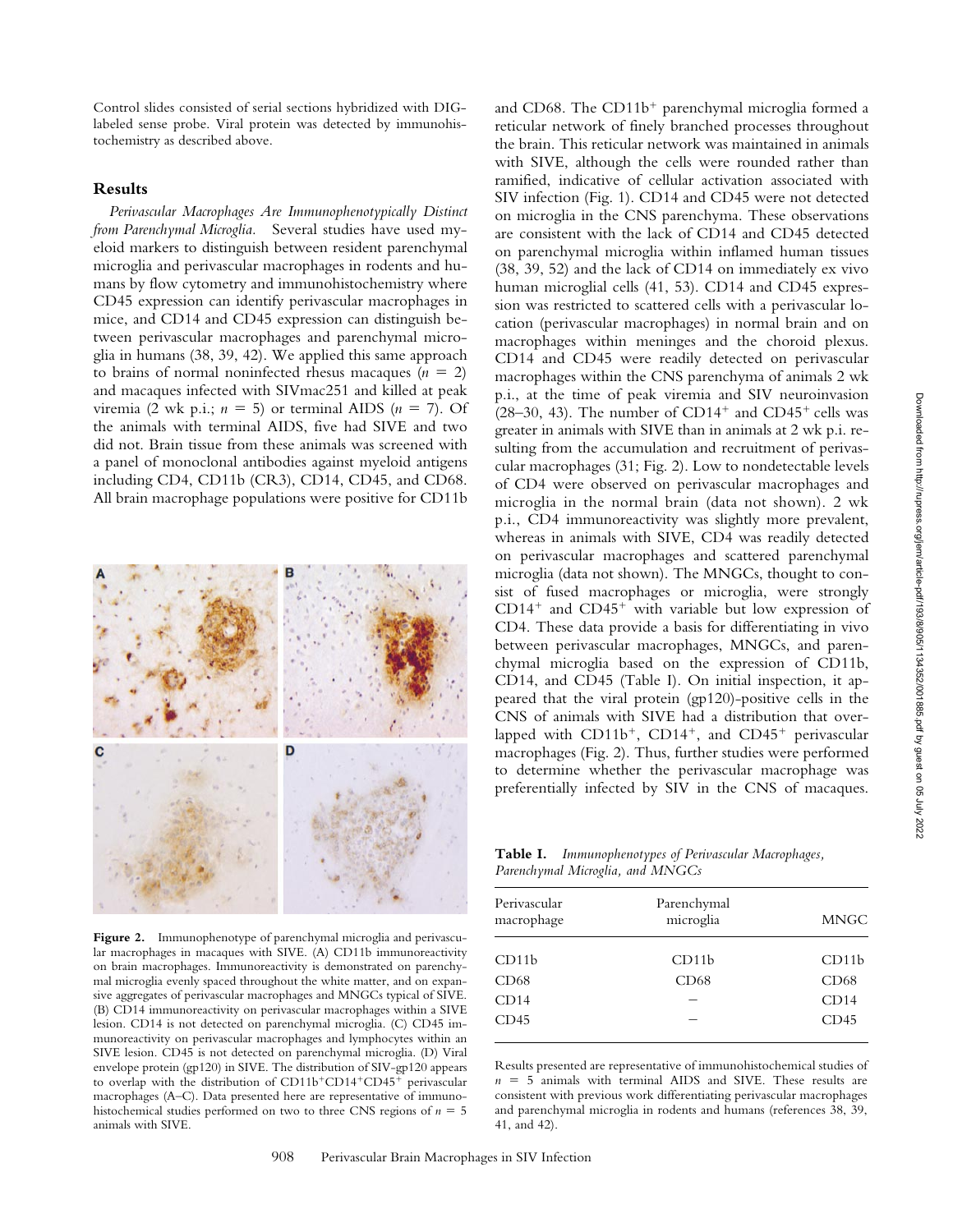

Figure 3. Perivascular macrophages are infected in the CNS of animals at peak viremia. (A) SIV in situ hybridization–positive cells in the CNS in a perivascular location. (B) CD14 immunoreactivity on a serial section demonstrating that the in situ–positive cells shown in A are CD14-positive perivascular macrophages. (C) Double-label immunohistochemistry for detection of CD14 (red) and viral protein (gp120; blue). Essentially all of the cells in this perivascular cuff are  $CD14+gp120+$  (purple) perivascular macrophages. (D) Double-label immunohistochemistry on a tissue section from the thymus of an SIV-infected animal demonstrating singlecolor controls using a macrophage marker (red) and anti-SIV–gp120 (blue). Thymus tissues as single color controls were performed in parallel with all double-label immunohistochemistry experiments. Results are representative of immunohistochemical studies performed on two to three CNS regions of  $n = 5$  animals killed at peak viremia.

*Perivascular Macrophages and Not Parenchymal Microglia Are Infected by SIV.* The immunophenotypic differences between perivascular macrophages and parenchymal microglia described above were used to examine the cell types that accumulate and are infected in the CNS of SIVinfected macaques. This was approached in three ways: (a) in situ hybridization for SIV followed by immunohistochemistry for CD14 on serial sections, (b) double-label immunohistochemistry for CD14 and gp120, and (c) multilabel confocal microscopy for viral protein and brain macrophage, astrocyte, and endothelial cell markers.

In situ hybridization for viral nucleic acid followed by CD14 immunohistochemistry on serial sections demonstrated scattered individual positive cells in perivascular cuffs of animals at peak viremia (2 wk p.i.; Fig. 3). The immunophenotype of these cells was consistent with perivascular macrophages. In all sections examined, these SIV RNApositive CD14<sup>+</sup> cells were also  $gp120<sup>+</sup>$ . These data clearly demonstrate that  $CD14^+$  perivascular macrophages are productively infected by SIV within 14 d of infection (Fig. 3).

Double-label immunohistochemistry on animals with terminal AIDS and SIVE revealed that essentially all of the  $gp120^+$  cells were CD14<sup>+</sup> perivascular macrophages. Additionally, all MNGCs were strongly  $gp120<sup>+</sup>$  and CD14<sup>+</sup>, suggesting that these cells arise from the fusion of perivascular macrophages and not fused parenchymal microglia (Fig. 4). MNGCs were also  $CD11b^+$  and  $CD68^+$  but  $CD3^-$ , consistent with their lineage as myeloid cells (data not shown; references 5 and 25). Quantitation of the percentage of macrophages that were  $CD14^+/gp120^+$  and  $CD14^+/gp120^-$  in the CNS of animals with SIVE revealed that noninfected perivascular macrophages (CD14<sup>+</sup>/  $gp120^-$ ) were the most numerous cell type within SIVE lesions, followed by infected perivascular macrophages (CD14<sup>+</sup>/gp120<sup>+</sup>; Table II). Less than 1% of the cells were  $CD14^-$ /gp120<sup>+</sup>. These rare virally infected cells that were not CD14<sup>+</sup> perivascular macrophages are likely to be either  $CD14^-$  parenchymal microglia or  $CD4^+$  T lymphocytes (Fig. 4). Our finding that the major cell type in SIVE lesions is the noninfected perivascular macrophages is consistent with previous data (31) and observations in humans of a correlation between numbers of inflammatory macrophages, as opposed to viral load, and the development of ADC (54). These data are also consistent with the hypothesis that viral infection of the CNS occurs as a result of recruitment of monocyte/macrophages from the periphery.

*Confocal Microscopy Studies.* Although it has not been demonstrated in vivo, it is possible that parenchymal microglia can upregulate CD14 as has been demonstrated in vitro (53). For this reason, and to further investigate the cell types infected in the CNS, we performed multilabel confocal microscopy of normal CNS and CNS from SIV-



**Figure 4.** Perivascular macrophages are the major target of SIV in animals with SIVE. Double-label immunohistochemistry for CD14 (red) and viral protein (gp120; blue). Colocalization results in purple cells. (A) Numerous CD14<sup>+</sup> perivascular macrophages within an SIVE lesion. Few of the  $CD14<sup>+</sup>$  cells (red) in this lesion are infected as demonstrated by the small number of purple cells. (B) Numerous CD14<sup>+</sup> perivascular macrophages are viral infected (purple) in a different lesion in the CNS of the same animal.

(C) A MNGC that is CD14<sup>+</sup> and gp120<sup>+</sup> (purple) suggesting that MNGCs arise from the fusion of CD14<sup>+</sup> perivascular macrophages and not CD14<sup>-</sup> parenchymal microglia. Results are representative of immunohistochemical studies performed on two to three CNS regions of *n* 5 5 animals with SIVE.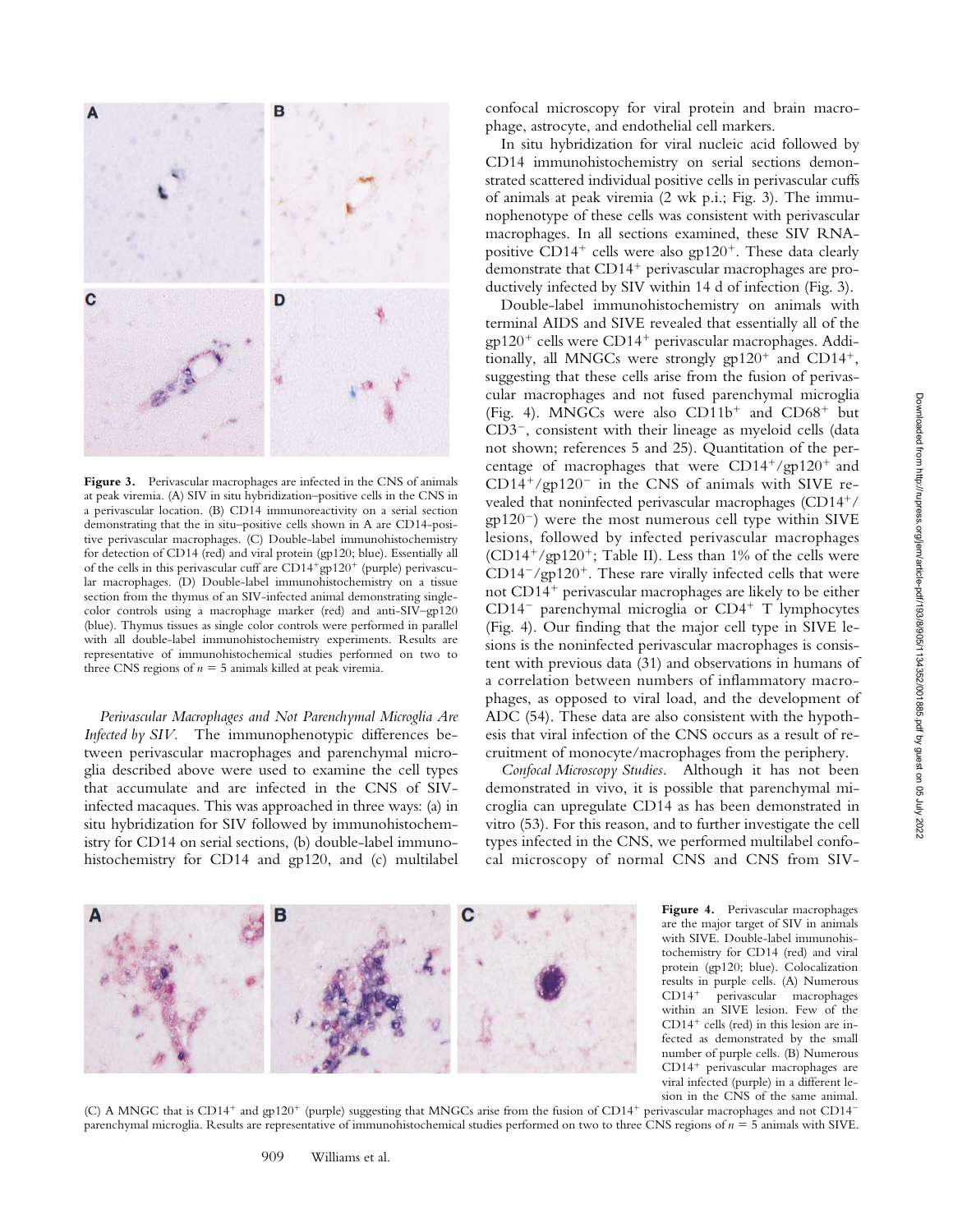| Animal  |    | $CD14+gp120^ CD14+gp120^+$ $CD14-gp120^+$ |     |
|---------|----|-------------------------------------------|-----|
| A97-6   | 63 | 36                                        | 0.6 |
| A95-346 | 84 | 16                                        | 0.0 |
| A95-383 | 76 | 24                                        | 0.0 |

Cell counts were acquired using brain sections from at least two different brain regions, examining five sections per region, per animal. A minimum of 300 cells were counted per brain region. MNGCs were counted as 1 cell. CD14<sup>+</sup>gp120<sup>-</sup>, noninfected perivascular macrophages; CD14<sup>+</sup>gp120<sup>+</sup>, infected perivascular macrophages; CD14<sup>-</sup>gp120<sup>+</sup>, other cells (for example, parenchymal microglia or  $\overline{CD4}^+$  T lymphocytes that are virally infected).

infected animals with SIVE. Confocal microscopy for CD11b and CD14 combined with Glut-1 for CNS endothelium confirmed that these markers are differentially expressed on brain macrophage populations in vivo: CD11b expression was found on parenchymal microglia and perivascular macrophages whereas CD14 expression was limited to perivascular macrophages (Fig. 5). CD11b expression on parenchymal microglia revealed a reticular network of cells throughout the brain. Parenchymal microglia in the brain of animals with SIVE have morphology consistent with activated cells and express activation antigens including HLA-DR, CD16, and CD69 (data not shown).



**Figure 5.** Triple-label confocal microscopy of the brain of an SIVinfected macaque. Images for individual channels (CD11b, green; Glut-1, red; and CD14, blue) are shown on the left and a larger merged image contain all three channels plus the differential interference contrast (DIC) image are shown on the right. Parenchymal microglia (CD11b, green) maintain a reticular network in the white matter of SIV-infected macaques. Perivascular macrophages (CD11b<sup>+</sup>CD14<sup>+</sup>, blue-green) are situated around CNS endothelium (Glut-1, red). Both parenchymal microglia (green) and perivascular macrophages (blue-green) are in contact with CNS endothelium where parenchymal microglia have foot processes on endothelium (arrows) and perivascular macrophages are in contact with and wrap around CNS vessels. Bar,  $10 \mu M$ .

However, these activated parenchymal microglia maintain their reticular network in the CNS white matter and do not express detectable CD14 (Figs. 5 and 6). Thus, they can be differentiated from perivascular macrophages (38, 39, 55–57). In agreement with the immunohistochemical observations, the number of perivascular macrophages was low in the normal CNS and increased in the CNS of animals with SIVE (Fig. 6). These confocal microscopy studies also clearly show the intimate association of both parenchymal microglia and perivascular macrophages with  $G<sub>l</sub>$ ti-1<sup>+</sup> CNS endothelial cells (Fig. 5). Perivascular macrophages wrap around the vessels while parenchymal microglia have foot processes that contact vessels forming part of the blood–brain barrier (15, 17).

To further examine the cell type infected, multilabel confocal microscopy with anti-SIV p28, CD14, and Glut-1 was performed (Fig. 7). Similar to double-label immunohistochemistry and in situ hybridization followed by immunohistochemistry on serial sections, we found in all cases that the SIV-p28<sup>+</sup> cells were CD14<sup>+</sup> perivascular macrophages (Fig. 7). These data clearly demonstrate that perivascular macrophages are productively infected in vivo. A number of other reports suggest that other cell types can be infected (14, 26, 58–61). However, most of these studies have relied on anatomic location or morphology to identify the infected cell types, making it difficult to differentiate between trafficking mononuclear cells, CNS endothelium, and processes of parenchymal microglia and astrocytes. For this reason, we undertook additional multilabel confocal microscopy studies to more rigorously identify perivascular macrophages (CD11b<sup>+</sup>CD14<sup>+</sup>), parenchymal microglia  $(CD11b+CD14^-)$ , astrocytes (GFAP<sup>+</sup>), and CNS endothe-



**Figure 6.** Accumulation of perivascular macrophages in the CNS of SIV-infected macaques. Images for individual channels (CD11b, green; Glut-1, red; and CD14, blue) are shown on the left and the merged image combining all three channels plus the DIC image are shown on the right. CD11b<sup>+</sup> (green) and CD14<sup>+</sup> (blue) perivascular macrophages (blue-green) accumulate around a CNS vessel (Glut-1, red) in an SIVE lesion. Parenchymal microglia that are CD11b+CD14<sup>-</sup> (green) outside of the lesion area maintain a reticular network, although their morphology has changed as a result of activation. Bar,  $10 \mu M$ .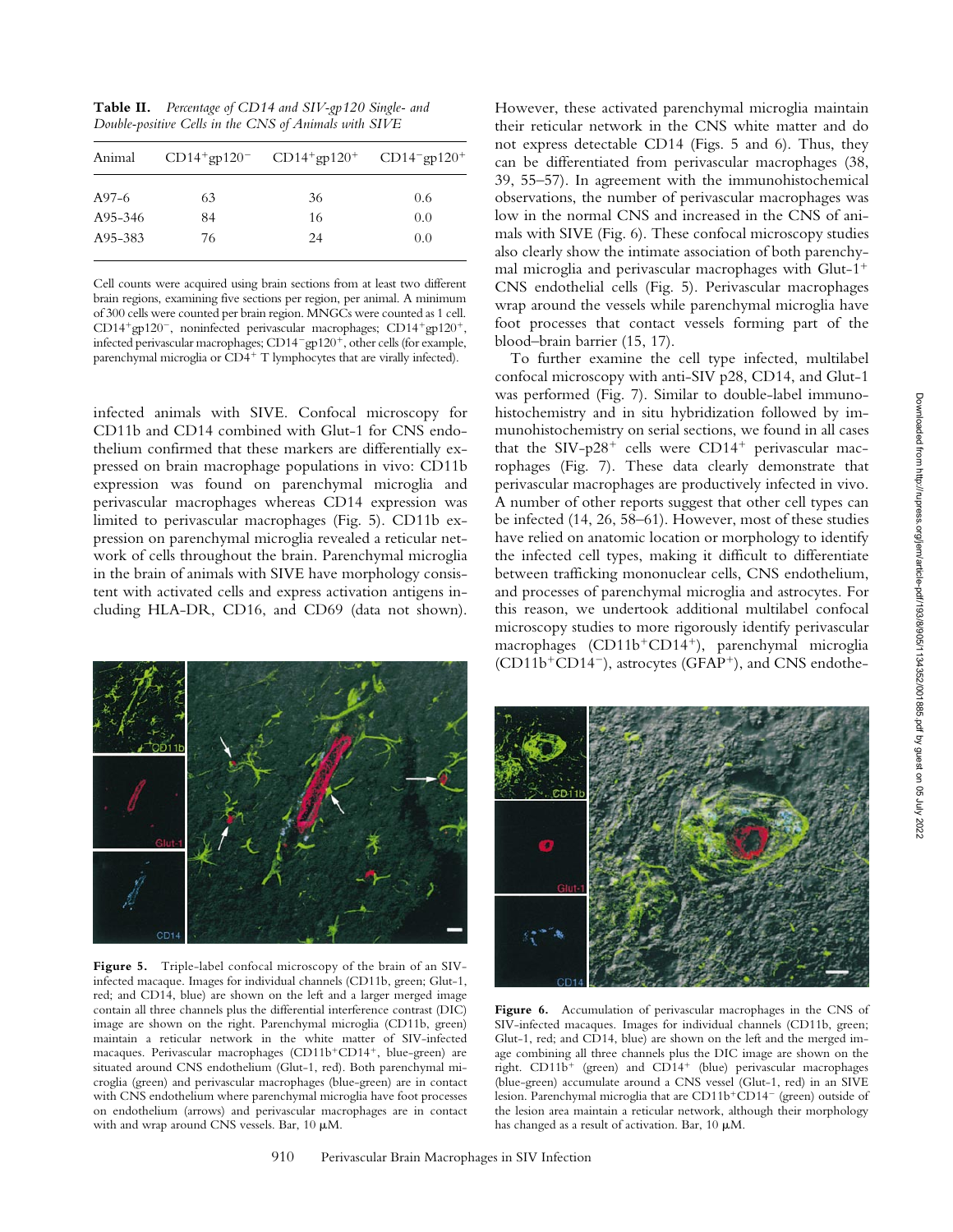

Figure 7. SIV-infected perivascular macrophages. Images for individual channels (SIV-p28, green; Glut-1, red; and CD14, blue) are shown on the left, and the merged image combining all three channels plus the DIC image is shown on the right. Perivascular macrophages (CD14, blue) that are viral protein positive (SIV-p28, green) appear blue-green near a CNS vessel (Glut-1, red). Bar, 10  $\mu$ M.

lium (Glut-1<sup>+</sup>) to determine if cells other than perivascular macrophages were infected in the CNS of animals with SIVE (Figs. 7 and 8). In our extensive analysis of tissue sections from animals with SIVE, we did not detect  $Glut-1^+$ 



Figure 8. CNS macrophages are the target of SIV infection in animals with SIVE. CNS macrophages (CD11b, green), astrocytes (GFAP, yellow), CNS endothelial cells (Glut-1, red), and viral protein (SIV-p28, blue) were examined to assess whether cells other than macrophages were productively infected. The image shows a combination of the four channels plus the DIC image. Extensive analysis of multiple brain regions from  $n = 5$  animals with SIVE demonstrated p28-positive infected cells were exclusively CD11b<sup>+</sup> macrophages. Bar, 10  $\mu$ M.

911 Williams et al.

endothelium, GFAP<sup>+</sup> astrocytes, or CD11b<sup>+</sup>CD14<sup>-</sup> parenchymal microglia that were also SIV-p28<sup>+</sup>.

*Analysis of SIV DNA, RNA, and Protein throughout Infection.* There are numerous reports of SIV or HIV in the CNS of macaques and humans that die with AIDS (27, 32, 46). In addition, several groups have reported SIV or HIV in the CNS soon after infection (28–30, 43). However, it is not clear whether virus in the CNS early after infection results in persistent productive infection or in productive infection that is not sustained and requires repeated seeding of the brain with virus from the periphery. To address this question, groups of animals were infected with either the molecular clone SIVmac239 or uncloned SIVmac251. Both SIVmac239 and SIVmac251 are pathogenic viruses. Infection of macaques with SIVmac239 or SIVmac251 results in similar viral loads and these viruses have similar chemokine receptor usage. Both of these viruses cause AIDS and SIVE in a similar time frame and percentage of animals (46). Frontal cortex and brain stem were collected from animals at 3, 7, 14, 21, and 50 d p.i., and from animals with AIDS and SIVE and analyzed for viral DNA, RNA, and protein. Nested PCR for viral DNA (gag) demonstrated that SIV was detectable in the CNS as early as 7 d p.i. and consistently by 14 d p.i. Once detected in the CNS, viral DNA was detected at all later time points including animals with terminal AIDS and SIVE (Table III). In contrast, studies on the presence of viral RNA by in situ hybridization or viral protein (SIV-gp120 or SIV-p28) by immunohistochemistry revealed scattered positive cells associated with vessels 7–14 d p.i., which were absent at later time points until terminal AIDS. These data are similar to those in humans where HIV-infected cells have been found in the CNS within days after infection (43) and at terminal AIDS (6, 24–27), but viral RNA- and protein-positive cells cannot be found

**Table III.** *Assessment of Viral DNA, RNA, and Protein in the CNS As a Function of Time After Infection*

|                        | Day<br>3 | Day<br>7  | Day<br>14      | Day<br>21 | Day<br>50 | <b>SIVE</b> |
|------------------------|----------|-----------|----------------|-----------|-----------|-------------|
| <b>SIV DNA</b>         |          |           |                |           |           |             |
| SIVmac239              |          | $+/-$     | $\overline{+}$ | $^+$      | $^{+}$    |             |
| SIV <sub>mac</sub> 251 |          | $+/-$     | $^{+}$         | $^{+}$    | $^{+}$    | $^{+}$      |
| <b>SIV RNA</b>         |          |           |                |           |           |             |
| SIVmac239              |          | $+/-$     | $+/-$          |           |           | $^+$        |
| SIV <sub>mac</sub> 251 |          | $+/- +/-$ |                |           |           | $^+$        |
| SIV protein            |          |           |                |           |           |             |
| SIVmac239              |          | $+/-$     | $+/-$          |           |           |             |
| SIV <sub>mac</sub> 251 |          | $+/-$     | $+/-$          |           |           |             |
|                        |          |           |                |           |           |             |

Data presented here are the results of  $n = 2$  animals per data point per viral inoculum. Viral DNA was assessed using PCR for gag. Viral RNA was assessed using in situ hybridization with SIV-specific riboprobes. Viral protein was assessed by immunohistochemistry for SIV-gp120 and SIV-p28. -, not detected;  $+/-$ , detected in scattered cells or samples; 1, detected in all tissues or samples examined.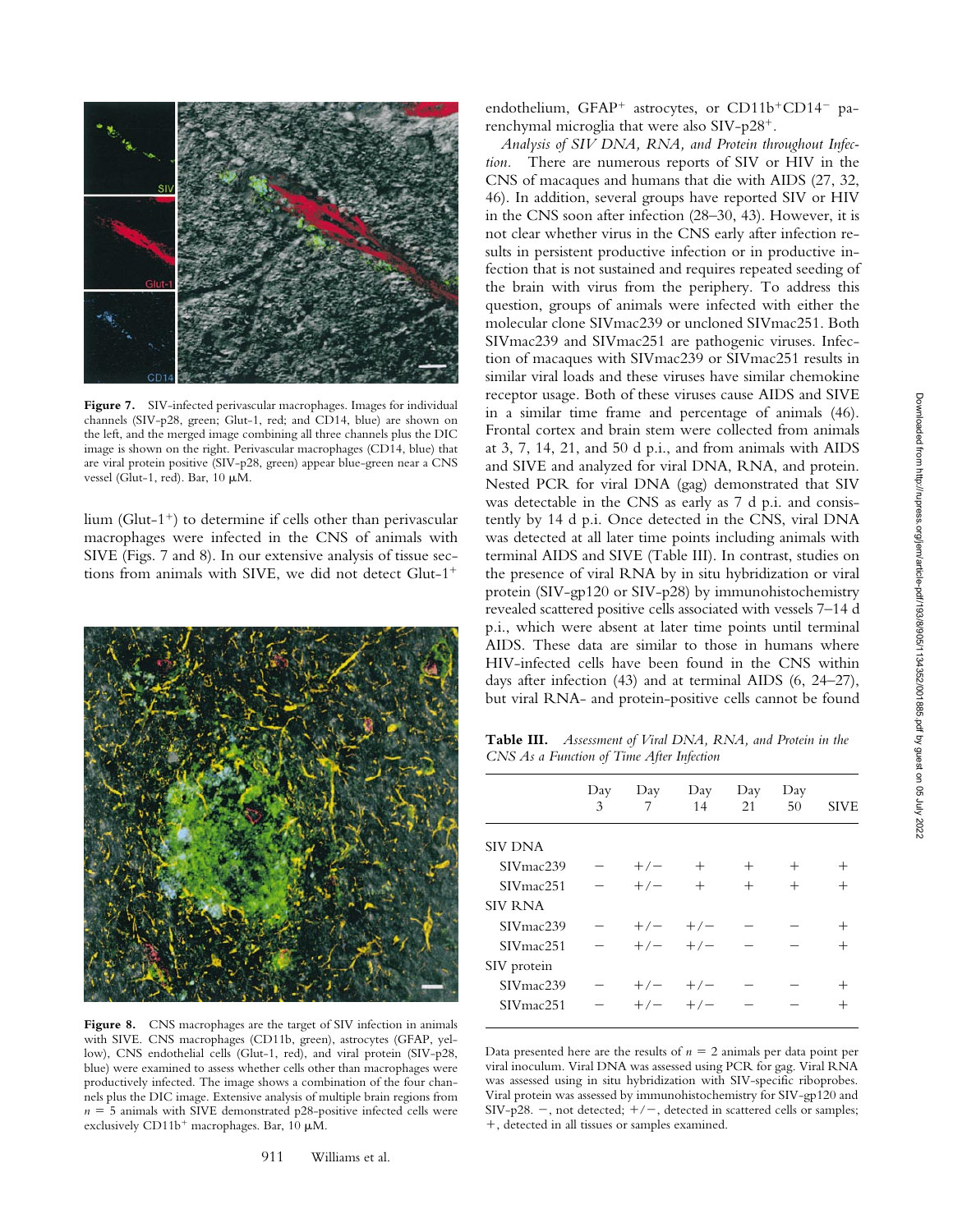in the CNS of HIV-infected, asymptomatic patients (62, 63). In our study and in studies of HIV-infected, asymptomatic humans, although viral RNA and protein were not detected, viral DNA was. This DNA might be from latently infected cells or from contaminating cells that were trapped in the CNS vasculature at the time of death (62, 63).

In terminal animals with AIDS and SIVE, there were numerous cells with abundant viral RNA and protein (Table III). These results are similar to previous observations in macaques and humans (5, 26, 27, 29, 30). These data confirm that SIV neuroinvasion occurs very rapidly but suggests that the initial productive infection of the brain parenchyma is not maintained or occurs at a very low level after 14 d of infection until terminal AIDS. The preferential infection of perivascular macrophages and not parenchymal microglia may account for the early productive viral infection, disappearance, and reappearance of SIV in the CNS.

## **Discussion**

In this study we immunophenotypically differentiate subpopulations of brain macrophages into perivascular macrophages and parenchymal microglia and demonstrate that perivascular macrophages are the major cell productively infected by SIV in the CNS of macaques. Preferential infection of perivascular macrophages in the CNS may account for several important observations concerning infection of the CNS, viral dynamics in the CNS, and the role of the CNS as a viral sanctuary or reservoir.

Although it has not been directly demonstrated, it is generally assumed that lentiviruses enter the CNS by the traffic of infected monocyte/macrophages (64). Our data showing that perivascular macrophages are the major cell type, infected in the brain, support this hypothesis. Studies in chimeric rodents and humans receiving bone marrow indicate that perivascular macrophages are continuously replaced from the circulation (15–17, 43). The immunophenotype described for perivascular macrophages,  $CD11b^+CD14^+CD45^+$ , is consistent with circulating peripheral blood monocytes, some of which may be destined to traffic to the CNS (38, 39, 41, 42, 53, 65). Whether infected or not, our data suggest that it is this population that comprises the majority of the lesions in the CNS of animals with SIVE. Cells of this immunophenotype have been previously noted in the blood of HIV-infected individuals where their percentages are increased in response to infection (66–68). Pulliam and Gartner have described a population of circulating blood monocytes that express CD14, CD16, and CD69 which may be HIV infected and whose presence appears to correlate with the development of ADC (69, 70). The perivascular macrophages that accumulate in the CNS- of SIV-infected macaques have essentially the same immunophenotype.

Our data on viral DNA, RNA, and protein supports the observations by others that virus enters the CNS early in infection (28–30, 43). Our data further suggests that productive infection of the CNS occurs for a limited amount of time or at very low levels beyond 2 wk p.i. until terminal AIDS. Similar observations where viral DNA can be found in the absence of viral RNA or protein have been made in the CNS of HIV-infected humans who died from non-AIDS causes during the asymptomatic period (62, 63). Recent reports have noted similar observations in human (44) and monkey (45) cerebral spinal fluid where there is early detection of virus in these compartments that subsides, then reappears with the progression to AIDS. The demonstrated kinetics of perivascular macrophage turnover in the CNS may in part account for appearance of virus early in the CNS after infection and then disappearance of virus until terminal AIDS. Perivascular macrophages in rodents and humans are repopulated at a constant rate that is accelerated in inflammatory conditions such as viral infection or autoimmune reactions (15, 16, 71). The early presence of virus in the CNS appears to occur by the traffic of monocytes that are potentially programmed to become perivascular macrophages in the CNS. Furthermore, the traffic of these cells, as demonstrated by the presence of viral DNA, RNA, and protein in the CNS, coincides with peak viremia (28, 29). Once viremia subsides in the clinically latent period, it is possible that the monocytes that continue to traffic to the CNS are no longer infected or that the number of infected cells is greatly diminished by the host immune response, making it difficult to detect active viral replication. Later in disease, when individuals develop AIDS and the immune system has failed, once again the number of infected monocytes that traffic to the CNS may be increased. It has been demonstrated that perivascular macrophages can leave the CNS (72). Whether virally infected perivascular macrophages also can leave the CNS is unknown. The mechanism for retention and accumulation of infected and noninfected perivascular macrophages at terminal AIDS is undefined, but appears to correlate with dysfunction of the cellular immune system.

Numerous reports indicate that HIV and SIV infect brain macrophages/microglia; however, these studies have not distinguished between perivascular macrophages and parenchymal microglia (5, 7, 8, 10, 14, 25–31, 58, 73). Other cell types that have been reported to be infected include astrocytes and endothelial cells (26, 58–61). Our double-label immunohistochemistry and multilabel confocal microscopy data failed to demonstrate productive infection of parenchymal microglia, astrocytes, or endothelial cells in vivo. One difficulty in interpretation of earlier reports of the infection of astrocytes, endothelium, and microglia in adults is the extensive use of cell lines or primary cultures for these infection studies. Another difficulty is the lack of double labels for the identification of the infected cell type, and the use of imaging techniques which do not allow for sufficient resolution to differentiate two closely opposed cells (e.g., endothelium and perivascular macrophages). At the light microscopic level, it is difficult to distinguish between endothelial cells, perivascular macrophages, or leukocytes migrating into the brain (26, 59). With regard to macrophage subpopulations and distinguishing between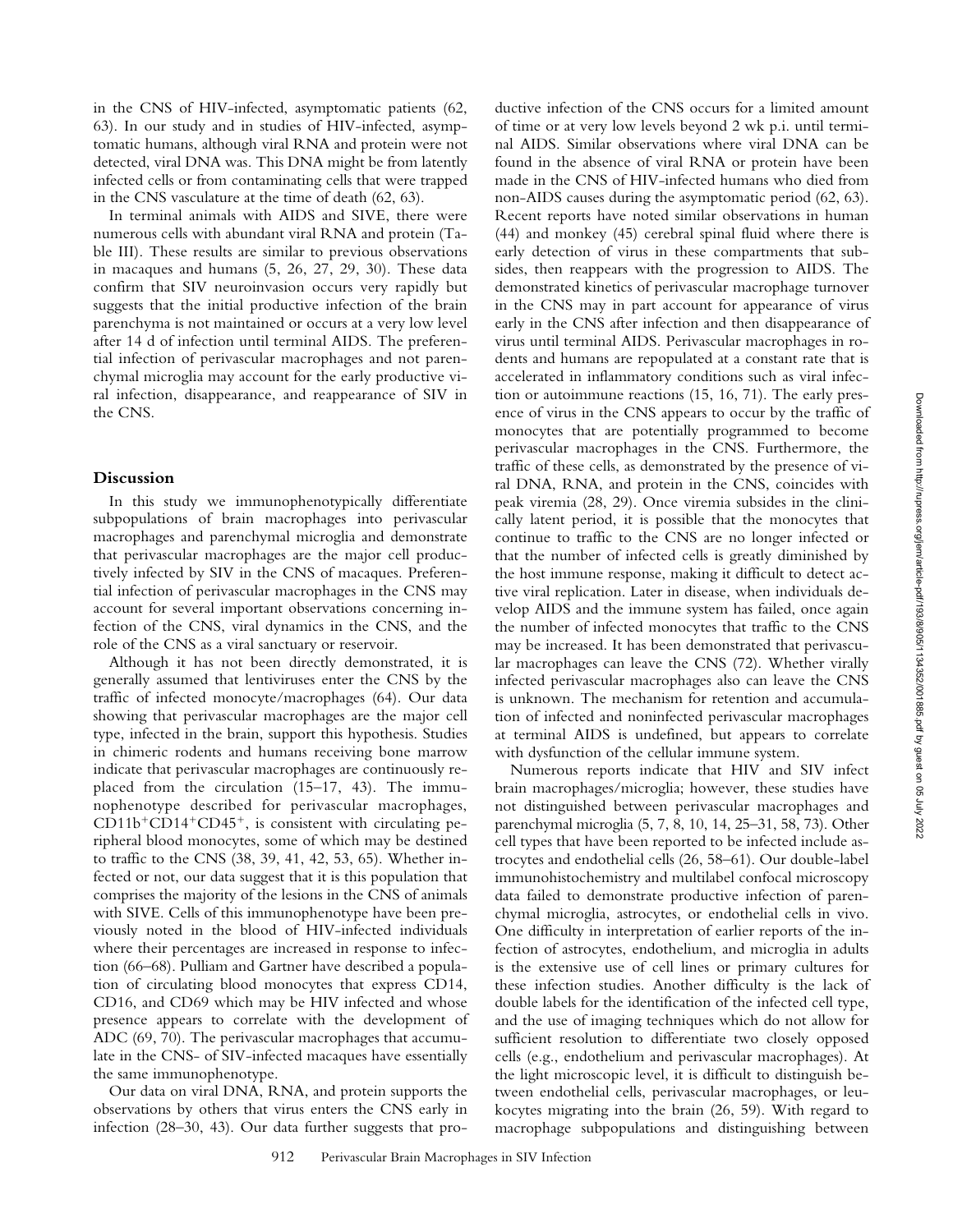perivascular macrophages and parenchymal microglia, few double-label immunohistochemistry studies have been performed. The double-label studies that have been done to date on CNS macrophage populations have used CD68 or *Ricinus comminis* agglutinin 1 (RCA-1) that identify all brain macrophages, including perivascular macrophages and microglia (5, 28).

Most in vitro studies of brain macrophage infection as it might relate to the neuropathogenesis of AIDS have relied on parenchymal microglia (5, 7, 8, 10, 11, 14). However, it is known that in vitro parenchymal microglia become highly activated within hours and are quite different from their in vivo or immediately ex vivo counterparts (41, 53). Although supernatant from infected microglia can cause neuronal injury and death (7, 8, 10, 11, 74, 75), it is difficult to appreciate the significance of such observations in light of the difference between the biology of perivascular macrophages and parenchymal microglia.

Our studies demonstrate that perivascular macrophages are immunophenotypically distinct from the resident parenchymal microglia. We further demonstrate that perivascular macrophages are the major cell type productively infected in the CNS of macaques at peak viremia and with SIVE. Within SIVE lesions, noninfected perivascular macrophages are the major cell population followed by infected perivascular macrophages. These data potentially point to cells in the blood that may function as a trojan horse carrying virus to the CNS. Our data suggest that the accumulation of perivascular macrophages, which is coincident with CNS pathology and development of ADC, occur late in infection, with the development of terminal AIDS.

We thank the veterinary staff at the New England Regional Primate Research Center for animal care, pathology residents and staff for assisting with necropsies and tissue collection, and Kristen Toohey for graphic services.

This work was supported in part by Public Health Service grants NS37654, NS40237, NS35732, NS30769, and RR00168, and a grant from the National Multiple Sclerosis Society RG 2856-A-1. A.A. Lackner is the recipient of an Elizabeth Glaser Scientist Award.

*Submitted: 10 November 2000 Revised: 26 February 2001 Accepted: 7 March 2001*

## **References**

- 1. Barker, C.F., and R.E. Billingham. 1977. Immunologically privileged sites. *Adv. Immunol.* 25:1–6.
- 2. Balter, M. 1996. AIDS Research: HIV's other immune-system targets: macrophages. *Science.* 274:1464–1465.
- 3. Cohen, J. 1998. Exploring how to get at and eradicate hidden HIV. *Science.* 279:1854–1855.
- 4. Hughes, E.S., J.E. Bell, and P. Simmonds. 1997. Investigation of the dynamics of the spread of human immunodeficiency virus to brain and other tissues by evolutionary analysis of sequences from the p17gag and env genes. *J. Virol.* 71: 1272–1280.
- 5. Dickson, D.W., L.A. Mattiace, K. Kure, K. Hutchins, W.D. Lyman, and C.F. Brosnan. 1991. Microglia in human disease,

with an emphasis on acquired immune deficiency syndrome. *Lab. Invest.* 64:135–156.

- 6. Kure, K., K.M. Weidenheim, W.D. Lyman, and D.W. Dickson. 1990. Morphology and distribution of HIV-1 gp41-positive microglia in subacute AIDS encephalitis. Pattern of involvement resembling a multisystem degeneration. *Acta Neuropathol.* 80:393–400.
- 7. Watkins, B.A., H.H. Dorn, W.B. Kelly, R.C. Armstrong, B.J. Potts, F. Michaels, C.V. Kufta, and M. Dubois-Dalcq. 1990. Specific tropism of HIV-1 for microglial cells in primary human brain cultures. *Science.* 249:549–553.
- 8. Sharpless, N., D. Gilbert, B. Vandercam, J.M. Zhou, E. Verdin, G. Ronnett, E. Friedman, and M. Dubois-Dalcq. 1992. The restricted nature of HIV-1 tropism for cultured neural cells. *Virology.* 191:813–825.
- 9. Strizki, J.M., A.V. Albright, M. O'Conner, L. Perrin, and F. Gonzalez-Scarano. 1996. Infection of primary human microglia and monocyte-derived macrophages with human immunodeficiency virus type 1 isolates: evidence of differential tropism. *J. Virol.* 70:7654–7662.
- 10. Jordan, C.A., B.A. Watkins, C. Kufta, and M. Dubois-Dalcq. 1991. Infection of brain microglial cells by human immunodeficiency virus type 1 is CD4 dependent. *J. Virol.* 65:736– 742.
- 11. Lee, S.C., W.C. Hatch, W. Liu, Y. Kress, W.D. Lyman, and D.W. Dickson. 1993. Productive infection of human fetal microglia by HIV-1. *Am. J. Pathol.* 143:1032–1039.
- 12. Watry, D., T.E. Lane, M. Streb, and H.S. Fox. 1995. Transfer of neuropathogenic simian immunodeficiency virus with naturally infected microglia. *Am. J. Pathol.* 146:914–923.
- 13. Prospero-Garcia, O., L.H. Gold, H.S. Fox, I. Polis, G.F. Koob, F.E. Bloom, and S.J. Henriksen. 1996. Microglia-passaged simian immunodeficiency virus induces neurophysiological abnormalities in monkeys. *Proc. Natl. Acad. Sci. USA.* 93:14158–14163.
- 14. He, J., Y. Chen, M. Farzan, H. Choe, A. Ohagen, S. Gartner, J. Busciglio, X. Yang, W. Hofmann, W. Newman, et al. 1997. CCR3 and CCR5 are co-receptors for HIV-1 infection of microglia. *Nature.* 385:645–649.
- 15. Hickey, W.F., K. Vass, and H. Lassmann. 1992. Bone marrow derived elements in the central nervous system: an immunohistochemical and ultrastructural survey of rat chimeras. *J. Neuropathol. Exp. Neurol.* 5:246–256.
- 16. Hickey, W.F., and H. Kimura. 1988. Perivascular microglial cells of the CNS are bone marrow-derived and present antigen. *Science.* 239:290–292.
- 17. Lassmann, H., M. Schmied, K. Vass, and W.F. Hickey. 1993. Bone marrow derived elements and resident microglia in brain inflammation. *Glia.* 7:19–24.
- 18. Williams, K., and W.F. Hickey. 1996. Traffic of lymphocytes into the CNS during inflammation and HIV infection. *J. Neuro-AIDS.* 1:31–55.
- 19. Mato, M., A. Sakamoto, S. Ookawara, K. Takeuchi, and K. Suzuki. 1998. Ultrastructural and immunohistochemical changes of fluorescent granular perithelial cells and the interaction of FGP cells to microglia after lipopolysaccharide administration. *Anat. Rec.* 251:330–338.
- 20. Lassmann, H., F. Zimprich, K. Vass, and W.F. Hickey. 1991. Microglial cells are a component of the perivascular glia limitans. *J. Neurosci. Res.* 28:236–243.
- 21. Graeber, M.B., W.J. Streit, and G.W. Kreutzberg. 1989. Identity of ED2-positive perivascular cells in rat brain. *J. Neurosci. Res.* 22:103–106.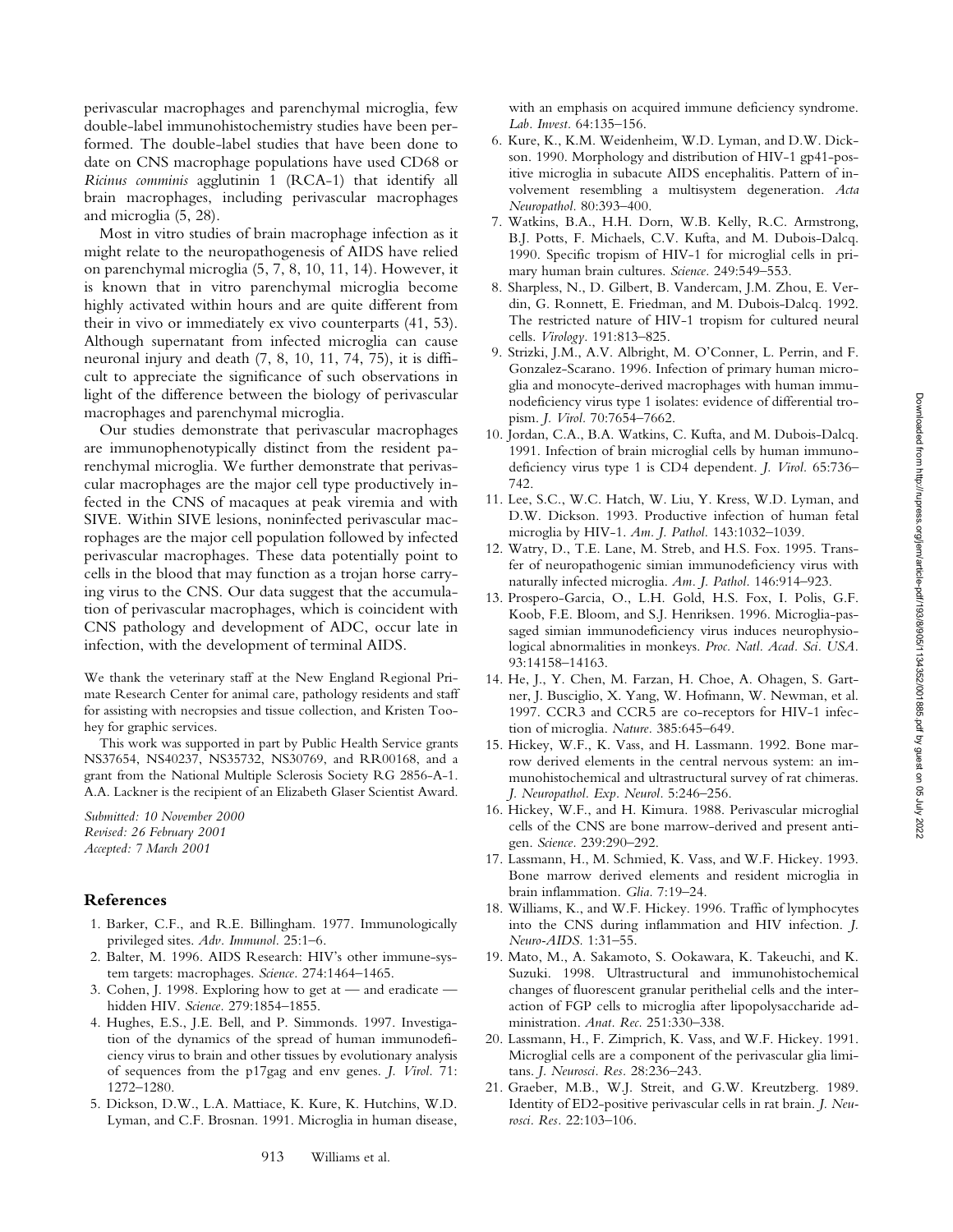- 22. Perry, V.H., and S. Gordon. 1988. Macrophages and microglia in the nervous system. *Trends Neurosci.* 11:273–275.
- 23. Williams, K.C., and W.F. Hickey. 1995. Traffic of hematogenous cells through the central nervous system. *Curr. Top. Microbiol. Immunol.* 202:221–245.
- 24. Kure, K., W.D. Lyman, K.M. Weidenheim, and D.W. Dickson. 1990. Cellular localization of an HIV-1 antigen in subacute AIDS encephalitis using an improved double-labeling immunohistochemical method. *Am. J. Pathol.* 136:1085– 1092.
- 25. Koenig, S., H.E. Gendelman, J.M. Orenstein, M.C. Dal Canto, G.H. Pezeshkpour, P. Yungbluth, F. Janotta, A. Aksamit, M. Martin, and A.S. Fauci. 1986. Detection of AIDS virus in macrophages in brain tissue from AIDS patients with encephalopathy. *Science.* 233:1089–1093.
- 26. Wiley, C.A., R.D. Schrier, J.A. Nelson, P.W. Lampert, and M.B.A. Oldstone. 1986. Cellular localization of human immunodeficiency virus infection within the brains of acquired immunodeficiency syndrome patients. *Proc. Natl. Acad. Sci. USA.* 83:7089–7093.
- 27. Price, R.W., B. Brew, J. Sidtis, M. Rosenblum, A.C. Scheck, and P. Cleary. 1988. The brain in AIDS: central nervous system HIV-1 infection and AIDS dementia complex. *Science.* 239:586–592.
- 28. Chakrabarti, L., M. Hurtrel, M. Maire, R. Vazeux, D. Dormont, L. Montagnier, and B. Hurtrel. 1991. Early viral replication in the brain of SIV-infected rhesus monkeys. *Am. J. Pathol.* 139:1273–1280.
- 29. Lackner, A.A., P. Vogel, R.A. Ramos, J.D. Kluge, and M. Marthas. 1994. Early events in tissues during infection with pathogenic (SIVmac239) and nonpathogenic (SIVmac1A11) molecular clones of simian immunodeficiency virus. *Am. J. Pathol.* 145:428–439.
- 30. Smith, M.O., M.P. Heyes, and A.A. Lackner. 1995. Early intrathecal events in rhesus macaques (*Macaca mulatta*) infected with pathogenic or nonpathogenic molecular clones of simian immunodeficiency virus. *Lab. Invest.* 72:547–558.
- 31. Lane, J.H., V.G. Sasseville, M.O. Smith, P. Vogel, D.R. Pauley, M.P. Heyes, and A.A. Lackner. 1996. Neuroinvasion by simian immunodeficiency virus coincides with increased numbers of perivascular macrophages/microglia and intrathecal immune activation. *J. Neurovirol.* 2:423–432.
- 32. Lackner, A.A., M.O. Smith, R.J. Munn, D.J. Martfeld, M.B. Gardner, P.A. Marx, and S. Dandekar. 1991. Localization of simian immunodeficiency virus in the central nervous system of rhesus monkeys. *Am. J. Pathol.* 139:609–621.
- 33. Falangola, M.F., A. Hanly, B. Galvao-Castro, and C.K. Petito. 1995. HIV infection of human choroid plexus: a possible mechanism of viral entry into the CNS. *J. Neuropathol. Exp. Neurol.* 54:497–503.
- 34. Horouse, J.M., Z. Wroblewska, M.A. Laughlin, W.F. Hickey, B.S. Schonwetter, and F. Gonzalez-Scarano. 1989. Human choroid plexus cells can be latently infected with human immunodeficiency virus. *Ann. Neurol.* 25:406–411.
- 35. Unger, E.R., J.H. Sung, J.C. Manivel, M.L. Chenggis, B.R. Blazar, and W. Krivit. 1993. Male donor-derived cells in the brains of female sex-mismatched bone marrow transplant recipients: a Y chromosome specific in situ hybridization study. *J. Neuropathol. Exp. Neurol.* 52:460–470.
- 36. Luster, A.D. 1998. Chemokines: chemotactic cytokines that mediate inflammation. *N. Engl. J. Med.* 338:436–445.
- 37. Lavi, E., J.M. Strizki, A.M. Ulrich, W. Zhang, L. Fu, Q. Wang, M. O'Connor, J.A. Hoxie, and F. González-Scarano.

1997. CXCR-4 (fusin), a co-receptor for the type 1 human immunodeficiency virus (HIV-1), is expressed in the human brain in a variety of cell types, including microglia and neurons. *Am. J. Pathol.* 151:1035–1042.

- 38. Williams, K., A. Barr-Or, E. Ulvestad, A. Olivier, J.P. Antl, and W.V. Yong. 1992. Biology of adult human microglia in culture: comparisons with peripheral blood monocytes and astrocytes. *J. Neuropathol. Exp. Neurol.* 51:538–549.
- 39. Ulvestad, E., K. Williams, S. Mork, J. Antel, and H. Nyland. 1994. Phenotypic differences between human monocytes/ macrophages and microglial cells studied in situ and in vitro. *J. Neuropathol. Exp. Neurol.* 53:492–501.
- 40. Ulvestad, E., K. Williams, R. Bjerkvig, K. Tiekotter, J. Antel, and R. Matre. 1994. Human microglial cells have phenotypic and functional characteristics in common with both macrophages and dendritic antigen presenting cells. *J. Leukoc. Bio.* 52:331–342.
- 41. Becher, B., and J. Antel. 1996. Comparison of phenotypic and functional properties of immediately ex vivo and cultured human adult microglia. *Glia.* 18:1–10.
- 42. Sedgwick, J.D., S. Schender, H. Imrich, R. Dorries, G.W. Butcher, and V. ter Meulen. 1991. Isolation and direct characterization of resident microglial cells from the normal and inflamed central nervous system. *Proc. Natl. Acad. Sci. USA.* 88:7438–7442.
- 43. Davis, L.E., B.L. Hjelle, V.E. Miller, D.L. Palmer, A.L. Llewellyn, T.L. Merlin, S.A. Young, R.G. Mills, W. Wachsman, and C.A. Wiley. 1992. Early viral brain invasion in iatrogenic human immunodeficiency virus infection. *Neurology.* 42:1736–1739.
- 44. Price, R.W. 2000. The two faces of HIV infection of cerebrospinal fluid. *Trends Microbiol.* 8:387–391.
- 45. Zink, M.C., and J.E. Clements. 2000. The two faces of HIV infection of cerebrospinal fluid. *Trends Microbiol.* 8:390.
- 46. Westmoreland, S.V., E. Halpern, and A.A. Lackner. 1998. Simian immunodeficiency virus encephalitis in rhesus macaques is associated with rapid disease progression. *J. Neurovirol.* 4:260–268.
- 47. Gibbs, J.S., A.A. Lackner, S.M. Lang, M.A. Simon, P.K. Sehgal, M.D. Daniel, and R.C. Desrosiers. 1995. Progression to AIDS in the absence of a gene for *vpr* or *vpx*. *J. Virol.* 69: 2378–2383.
- 48. Wykrzykowska, J.J., M. Rosenzweig, R.S. Veazey, M.A. Simon, K. Halvorsen, R.C. Desrosiers, R.P. Johnson, and A.A. Lackner. 1998. Early regeneration of thymic progenitors in rhesus macaques infected with simian immunodeficiency virus. *J. Exp. Med.* 187:1767–1778.
- 49. Ringler, D.J., D.G. Walsh, L.V. Chalifoux, J.J. MacKey, M.D. Daniel, R.C. Desrosiers, N.W. King, and W.W. Hancock. 1990. Soluble and membrane-associated interleukin 2 receptor-alpha expression in rhesus monkeys infected with simian immunodeficiency virus. *Lab. Invest.* 62:435–443.
- 50. Schnell, A.S., W.A. Staines, and M.W. Wessendorf. 1999. Reduction of lipofuscin-like autofluorescence in fluorescently labeled tissue. *J. Histochem. Cytochem.* 47:719–730.
- 51. Hirsch, V.M., D. Adger-Johnson, B. Campbell, S. Goldstein, C. Brown, W.R. Elkins, and D.C. Montefiori. 1997. A molecularly cloned, pathogenic, neutralization-resistant simian immunodeficiency virus, SIVsmE543-3. *J. Virol.* 71:1608– 1620.
- 52. Ulvestad, E., K. Williams, C. Vedeler, J. Antel, H. Nyland, S. Mork, and R. Matre. 1994. Reactive microglia in multiple sclerosis lesions have an increased expression of receptors for